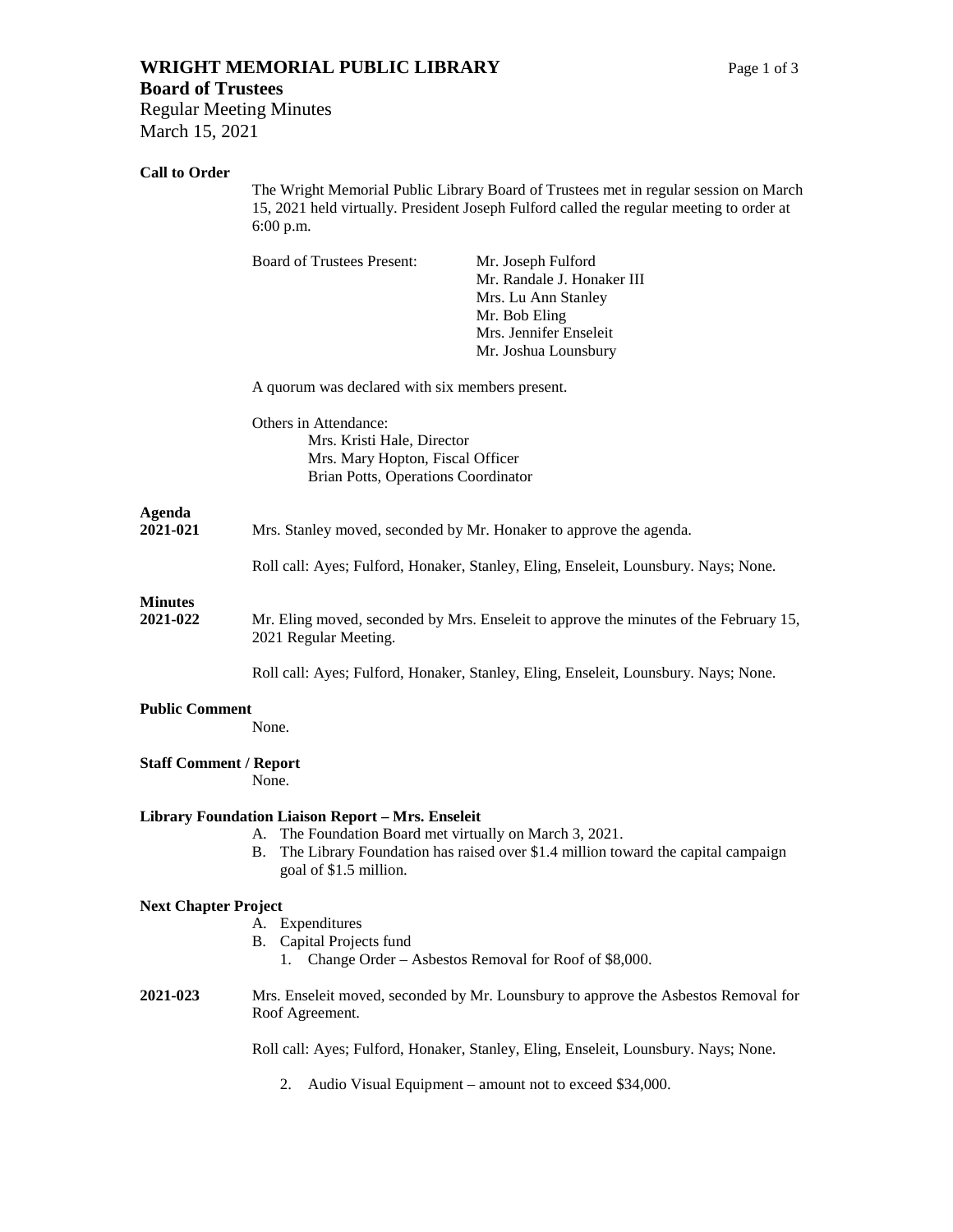# **WRIGHT MEMORIAL PUBLIC LIBRARY** Page 2 of 3

March 15, 2021

**2021-024** Mr. Eling moved, seconded by Mrs. Stanley to approve the Audio Visual Equipment an amount not to exceed \$34,000.

Roll call: Ayes; Fulford, Honaker, Stanley, Eling, Enseleit, Lounsbury. Nays; None.

- C. Project Update
	- 1. Contingency Procedures Contingency and Owner's Costs have the same thresholds.
	- 2. Furniture Bid package published on website March 17, 2021 and in Dayton Daily News on March 18, 2021. Bids are due back by April 12, 2021. Mrs. Hale presented the final fabrics and finishes for the Children's and Teen areas.
	- 3. Audio Visual Equipment Review of bids with team and finalize by end of week.
	- 4. Parking on Aberdeen WMPL will contract with Bayer Becker for re-platting and the City of Oakwood and Oakwood City Schools will split the cost.
	- 5. Phase 2/3 Cabling WMPL submitted this for E-Rate and there were no bidders. WMPL will now request bids without E-Rate.

# **Fiscal Officer's Report – Mrs. Hopton**

- A. Financial Report February 2021
- **2021-025** Mr. Lounsbury moved, seconded by Mrs. Stanley to accept the Financial Report February 2021.

Roll call: Ayes; Fulford, Honaker, Stanley, Eling, Enseleit, Lounsbury. Nays; None.

# **Director's Report – Mrs. Hale**

- A. Director's Report
- B. Library Usage Report and Collection Statistics addendum
- C. Library Highlights delayed and will be presented to the Board of Trustees at the April 2021 meeting.
- D. Updates
	- 1. COVID-19 Planning
		- a. Building capacity and computer access has been increased and WMPL will resume normal operating hours on Monday – Saturday on April 5, 2021.
		- b.WMPL offers assistance to patrons who need help scheduling a vaccine.
		- c. WMPL is a distribution site for free COVID-19 home antigen tests provided by the state of Ohio.
	- 2. Facilities Thermostats on lower level have been adjusted to mitigate energy costs during construction; an exterior sewer cleanout will be installed.
	- 3. Staff New Adult Services librarian started on 2/1/21.
	- 4. Collections, Services, & Programs Passport processing service restarted on 2/1/21; new mobile hotspots have been ordered to replace lost or broken equipment; Jim Henson museum program scheduled for this week has large registration numbers.
	- 5. Community Involvement
		- a. Rotary, 1/29/21, 2/5/21, 2/12/21
		- b.Rotary Board Meeting, 2/9/21
		- c. Oakwood Inclusion Coalition Public Meeting, 1/27/21
		- d. Oakwood Inclusion Coalition Leadership Team, 2/1/21
		- e. Donor Meetings, 1/28/21, 2/3/21
	- 6. Upcoming Events WMPL Construction Update at City Council on April 5, 2021 at 7:30 p.m.